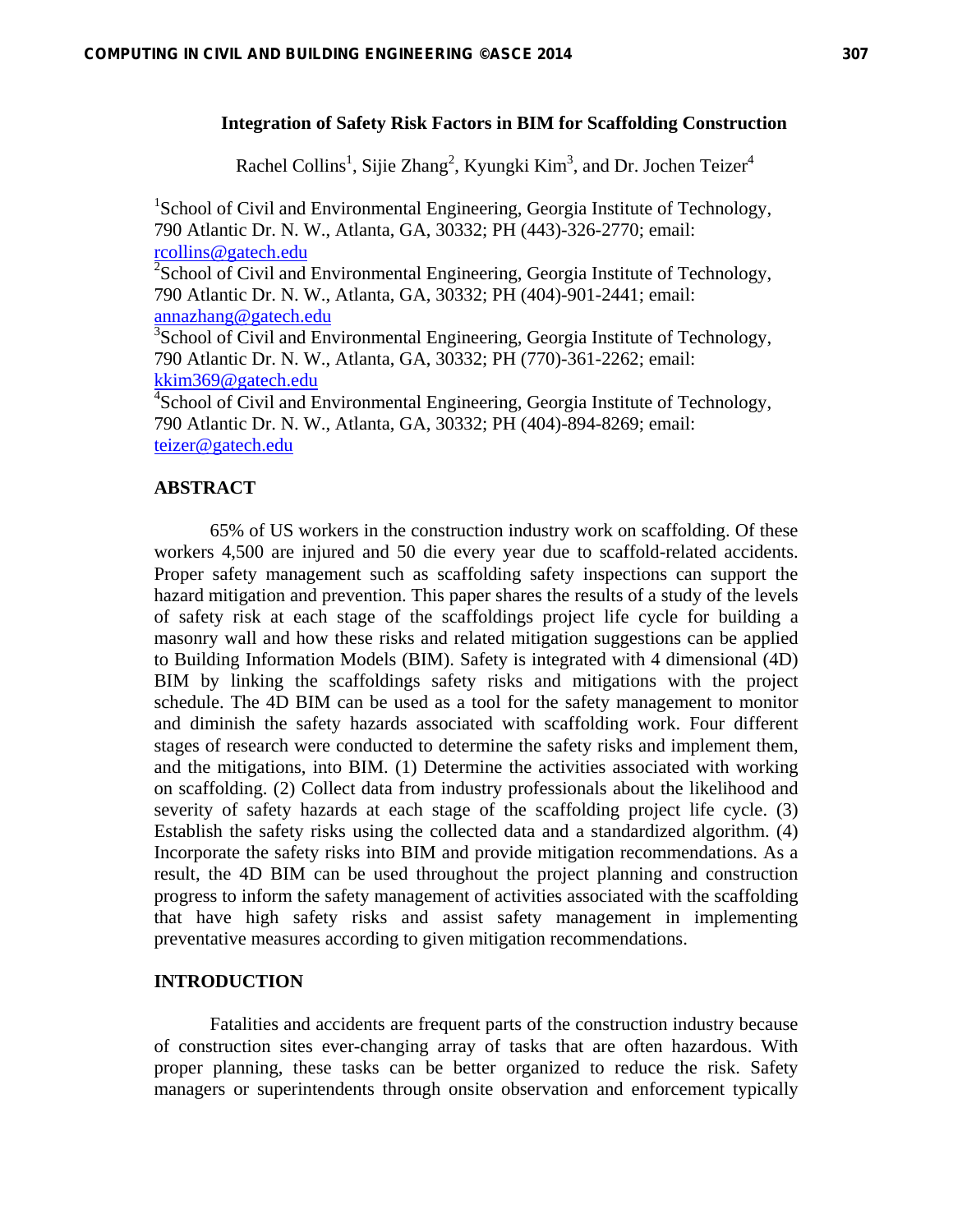implement safety prevention. However, safety managers and superintendents are always at a disadvantage due to the large and diverse amount of tasks completed on site each day and numerous numbers of safety rules and prevention measures provided by the Occupational Safety and Health Administration (OSHA). There is a need for developing an advanced method to assist onsite safety management and enforce safety on construction sites. As Building Information Modeling is receiving more and more attention and growth in the construction industry, in this study, we recognize and take advantage of BIM's capabilities to create a tool for construction site safety management. It focuses on safety for masonry wall construction using scaffolding due to its widespread presence in the construction industry. This tool links safety risks and mitigations to a schedule in BIM and then visually represents the safety risks in the model.

#### **BACKGROUND**

 Construction sites are complex and dynamic working environments. Work teams are transient, the physical structure and spaces change constantly, and sites are exposed to the environment and changes in weather (Sacks et al. 2009), all of which make construction sites ever changing and hazardous places. As an outcome, the construction industry is responsible for almost one third of the OSHA fatality and accident reports. Although the number of these incidents has gone down through increased safety awareness and knowledge, there is still improvement needed to achieve the 'Zero Incident' goal. Realizing the informality of safety programs, Hallowell and Gambatese (2009a) analyzed the approximate success of different safety program elements through the elements aptitude to mitigate construction safety and health risks. It was concluded that the most influential programs are those heavily supported by the upper management and safety management. However, on most construction sites, it is the superintendents or safety managers that are responsible for monitoring and enforcing safety. Many of these professionals are relying solely on the knowledge they have acquired from their years of hands on experience and previous exposure to safety hazards in the field.

Hinze et al. (2013) investigated the effectiveness of using historical information, for instance OSHA recordable injury rates, to increase construction projects safety performances. Using leading predictors of safety performance has been found to be a worthwhile alternative to leverage historical information. The following section outlines existing research on safety predictors. Safety indicators or safety risks analysis are critical processes to prevent construction safety accidents from happening. Rozenfeld et al. (2010) developed ''Construction Job Safety Analysis" (CJSA) to identify potential loss-of-control events and to assess their probabilities of occurrence. Shapira et al. (2012) developed an overall safety level index due to the operation of tower cranes. Instead of considering the use of tower cranes on a general construction site this added a factor that personalized the safety level to specific sites. Hallowell and Gambatese (2009b) developed safety risk levels quantification method for concrete formwork construction. Although researches have concentrated on developing safety risk levels, no practical suggestions existed on how the data can be used by practitioners in the industry. Hence, it is important to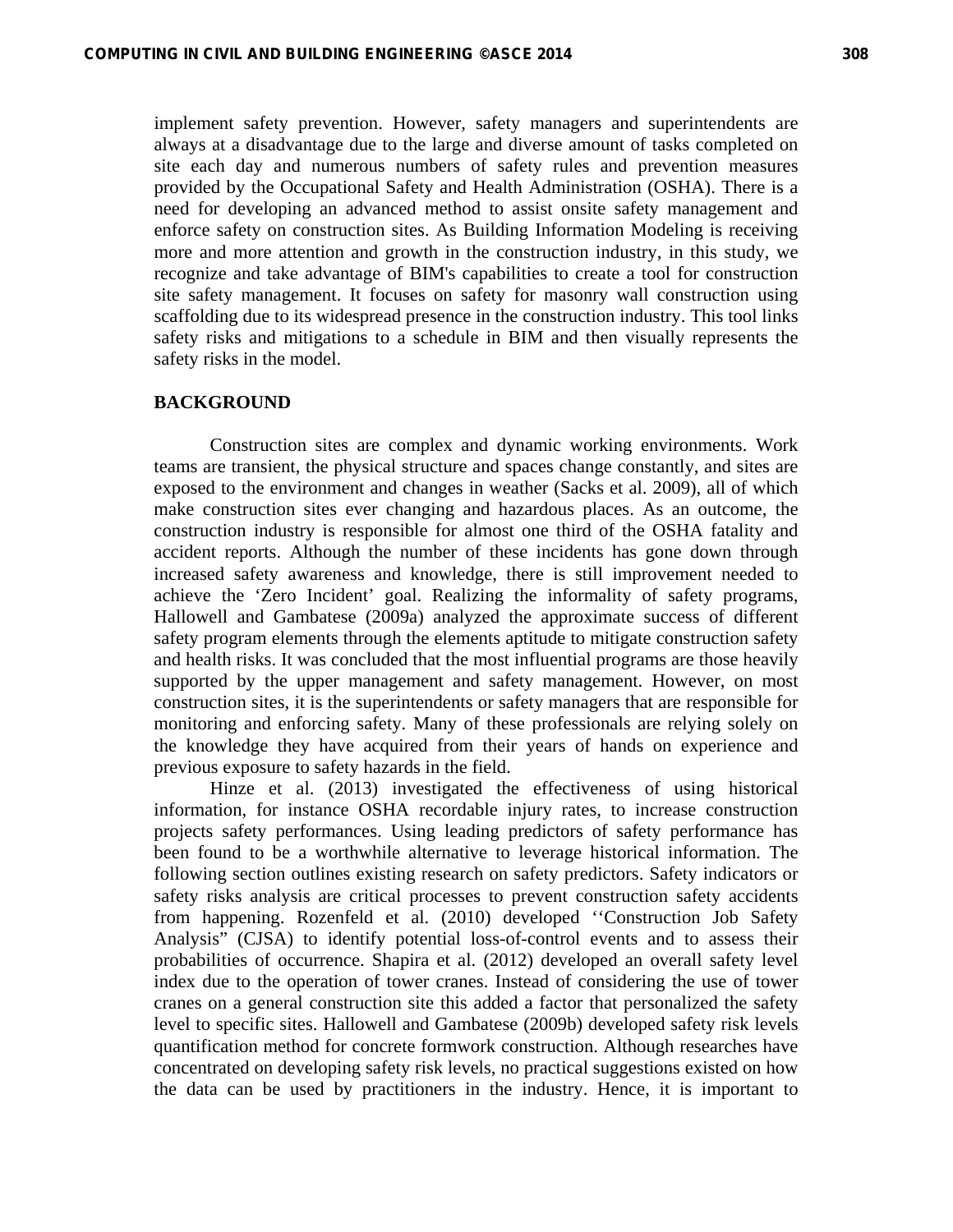investigate more advanced methods to integrate this information in specific construction projects.

The benefits and potentials of BIM for construction have been gradually recognized. With copious amounts of unique information related to each project and additional information emerging daily, BIM provides us the opportunity to improve project management to effectively access, comprehend, and utilize the information. Sacks et al. (2010) constructed a BIM-enabled system to support production planning and day-to-day production control on construction sites. The system has the potential to improve work flow and reduce waste by providing both process and product visualization at the work face. Zhang et al. (2012) developed an automated safety rule-checking system based on BIM to detect fall related safety hazards. Safety risk levels and BIM were combined in Zhou et al. (2013) research on underground metro construction. Safety risks were created through data collected from monitoring the construction site that was turned into a growth curve. However, safety risk information has either been linked with construction activities or incorporated into BIM, which if realized can enhance onsite safety risk monitoring and management.

### **OBJECTIVE AND SCOPE**

The objective of this study is to investigate and develop an approach to integrate safety risk factor with BIM to facilitate construction safety monitoring and management. Activity specific safety risk factors collected through survey will be linked with BIM and schedule to enable visualizing the risk level throughout the construction phase using 4D simulation. Additionally, mitigation recommendations are provided along with the schedule simulation to support decision-making. The scope of this paper is limited to masonry construction using scaffolding to demonstrate its usefulness and the feasibility. With 65% of US workers in the construction industry working on scaffolding (OSHA 2013), it is easy to take scaffoldings frequent occurrence on construction sites for granted and overlook how dangerous it is. However, safety records show that this activity is hazardous and is the cause of 4,500 injuries and 50 deaths every year (OSHA 2013).

#### **RESEARCH METHODOLOGY**

 In order to develop a method to incorporate safety risk factors into BIM to assist construction safety monitoring and management, three research stages were conducted. The success and completion of each of these stages lead to the success and completion of the stages that followed. The first stage consists of investigating and evaluating the different steps associated with using scaffolding to build a masonry wall. A safety risk factor based on the likelihood and severity of an accident was obtained for each of the steps through industry survey. The job steps, their associated safety risk factors, and possible mitigations were then linked into BIM. A specific user-interface was then created to be used in BIM to easily navigate and display the steps, risk factors, and their mitigations.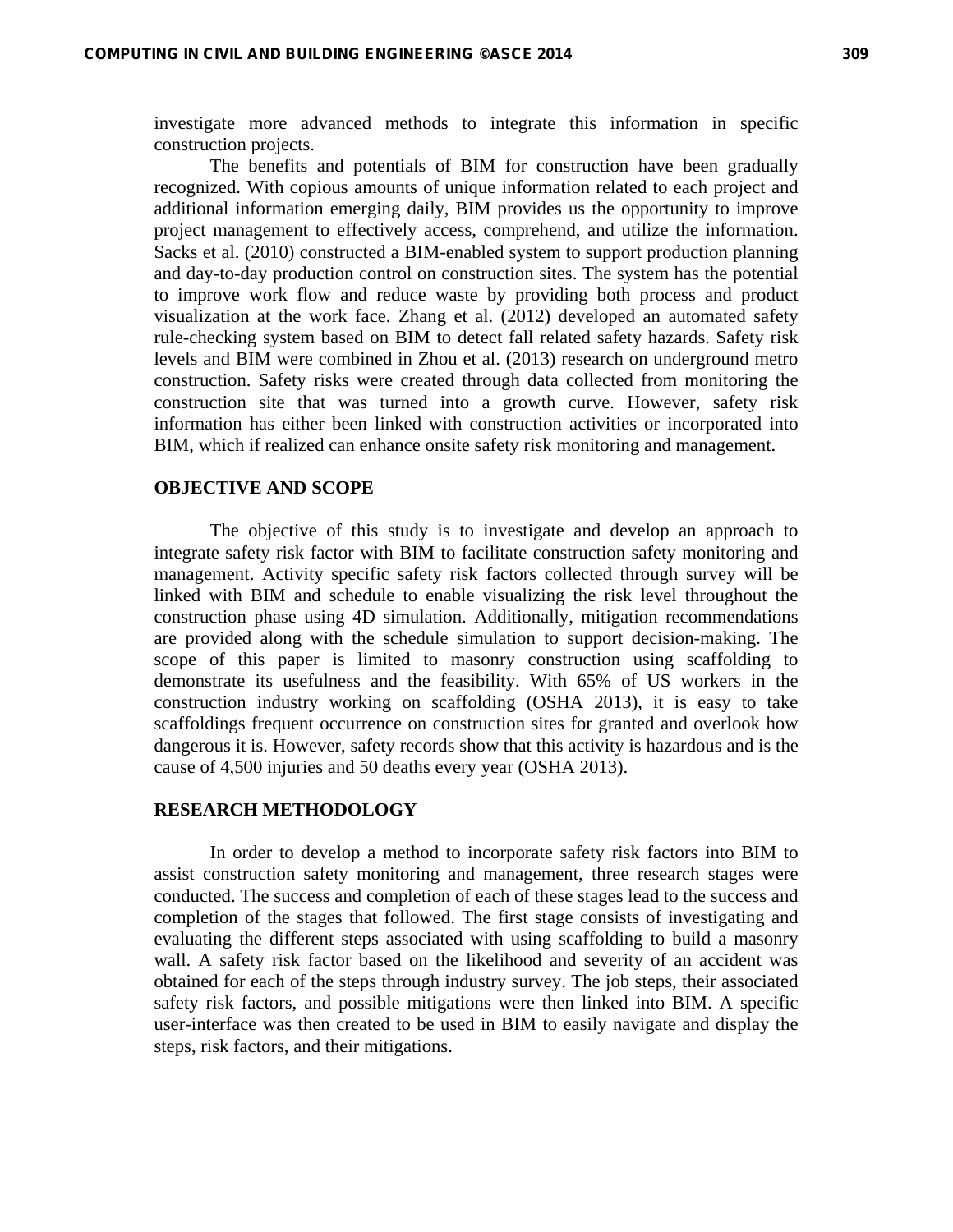**Industry surveys on scaffolding activities.** Determining the activities associated with working on scaffolding to build a masonry wall is the first step of the research process. Investigating the possible steps and procedures involved in erecting scaffolding, inspecting scaffolding, using scaffolding to build a masonry wall, and dismantling scaffolding laid the foundation for the following stages of research. This investigation was completed through online database research, construction manual research, and interviews of industry professionals. Later, through an online survey, these steps were then confirmed by industry professionals.

After the activities required to build a masonry wall using scaffolding were determined, the next step was collecting data from industry professionals about the likelihood and severity of safety hazards at each step. This data was collected through online surveys sent out to the same industry professionals surveyed to confirm the scaffolding steps. The online survey asked the professionals to rank the likelihood of an accident to occur at each step from one to five and the severity of an accident at each step from one to five. For likelihood, a ranking of one meant that the likelihood was rare, less than a 3% chance; a ranking of five meant that the likelihood was almost certain, greater than a 90% chance. For the severity of an accident, a ranking of one meant the severity would be insignificant, for example, no lost time at work; a rank of five meant that the severity would be catastrophic, for example, death.

**Safety risks and mitigations.** The results from the survey about likelihood and severity were used along with a standardized algorithm and a safety matrix to develop the safety risk for each step. The standardized algorithm was taken from the unit risk formula created by Hallowell and Gambatese (2009a): Unit Risk = (Frequency)  $\times$ (Severity). For each step involved in the scaffolding process an average for the frequency, or likelihood as it has been named in this research, and an average for the severity was found based on the results of the survey of the industry professionals. Each likelihood and severity average is between one and five, which results in a unit risk value between 1 and 25. The calculated unit risk was used along with a risk matrix (Table 1) further developed based on a risk matrix from Iacucci (2011) to determine the safety risk levels. The safety risk matrix is a visual representation of the safety risk levels (Table 2) based on the averages for the likelihood and severity.

| Table 1. Balcty Tisk matrix                       |                                                |                                                    |                                                                 |                                               |                                    |
|---------------------------------------------------|------------------------------------------------|----------------------------------------------------|-----------------------------------------------------------------|-----------------------------------------------|------------------------------------|
| <b>Severity</b><br>Likelihood                     | Insignificant<br>(ex: no lost<br>time at work) | <b>Minor</b><br>(ex: some<br>lost time at<br>work) | <b>Moderate</b><br>(ex:<br>significant<br>lost time at<br>work) | Major<br>(ex: unable to<br>return to<br>work) | <b>Catastrophic</b><br>(ex: death) |
| Rare<br>$(<3%$ chance)                            | Low                                            | Low                                                | Low                                                             | Moderate                                      | Moderate                           |
| <b>Unlikely</b><br>$(3% - 10%$ chance)            | Low                                            | Moderate                                           | Moderate                                                        | High                                          | High                               |
| <b>Moderate</b><br>$(10\% - 50\% \text{ chance})$ | Low                                            | Moderate                                           | High                                                            | <b>Extreme</b>                                | <b>Extreme</b>                     |
| Likely<br>$(50\% - 90\% \text{ chance})$          | Moderate                                       | High                                               | <b>Extreme</b>                                                  | <b>Extreme</b>                                | <b>Extreme</b>                     |
| <b>Almost certain</b><br>$(>90\%$ chance)         | Moderate                                       | High                                               | <b>Extreme</b>                                                  | <b>Extreme</b>                                | <b>Extreme</b>                     |

| Table 1. Safety risk matrix |  |
|-----------------------------|--|
|-----------------------------|--|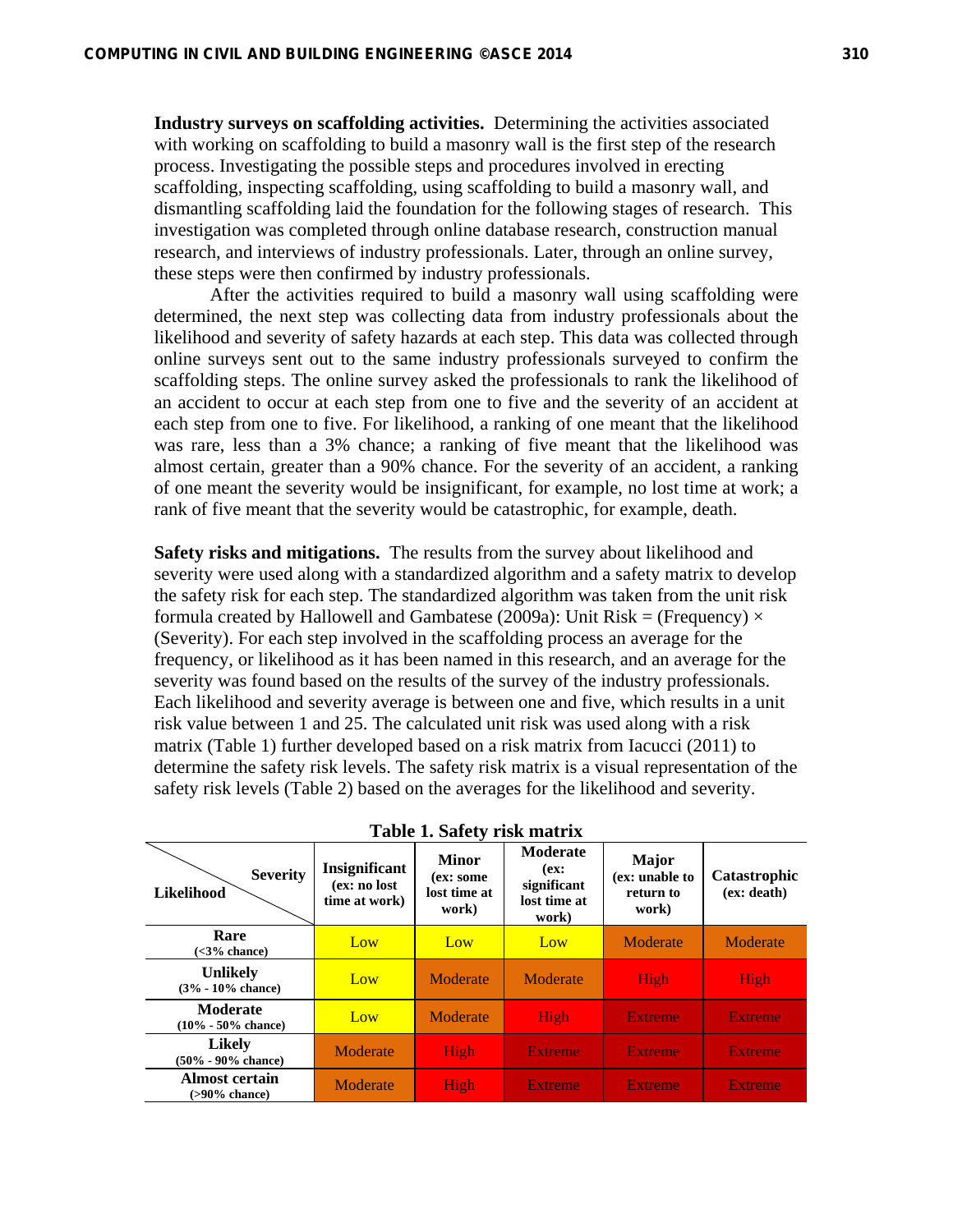| Table 2. KISK Tactor Tanges |        |         |         |              |
|-----------------------------|--------|---------|---------|--------------|
| <b>Risk level</b>           | ow     |         |         |              |
| <b>Risk Factor</b>          | .0-3.0 | 3.1-7.0 | 71-11 6 | $\mathbf{r}$ |

| <b>Table 2. Risk factor ranges</b> |  |  |  |
|------------------------------------|--|--|--|
|------------------------------------|--|--|--|

After the safety risk levels were determined, mitigations were found for each step to help address the potential accidents that could occur at each step in using scaffolding to build a masonry wall. These mitigations were identified through the similar process as the steps to build a masonry wall were found: online database research, construction manual research, and interviews of industry professionals.

**Incorporate safety risk factor into BIM.** After risk factors and levels were obtained from the earlier steps, this information then needs to be incorporated into BIM to provide safety risk visualization. A plug-in was developed on top of a commercial available BIM platform for the integration of the visualization of risk factor and 4D simulation of the construction progress based on project schedule.

 Scaffolding models were generated semi-automatically using algorithms developed in Kim et al. (2013) to match the masonry model. In terms of simulation, since the schedule typically remains on high level in BIM without showing detailed activities, the developed program is capable of populating the schedule into activity level based on the high level schedule. In addition, the smallest time step was set to minute in the developed program to match the activity.

# **IMPLEMENTATION AND RESULTS**

 The surveys were then sent out to 16 professionals through email to collect their opinion on likelihood and consequence of potential safety hazards associated with each of the job step. 6 professionals completed the survey whose time in the industry accumulates to about 150 years of practical work experience (Table 3). The ratio of participation is 37.5%. A total of 14 tasks required to build a masonry wall using scaffolding were identified in this study. Survey results were collected, analyzed, and shown in Table 4.

| <b>Industry Safety Professional</b> | <b>Years of Experience</b> |
|-------------------------------------|----------------------------|
| Corporate Safety Officer            | 40                         |
| <b>Safety Manager</b>               |                            |
| Superintendent                      |                            |
| Superintendent                      | 30                         |
| Superintendent                      | 23                         |
| <b>Assistant Superintendent</b>     |                            |

**Table 3. Results to survey of industry safety professionals** 

 Based on the identified tasks, a Work Breakdown Structure (WBS) of masonry wall construction was built. Figure 1 shows an example of *Dismantling Scaffolding* sub-activity with allocated percentage of the time and risk factors obtained from the survey results.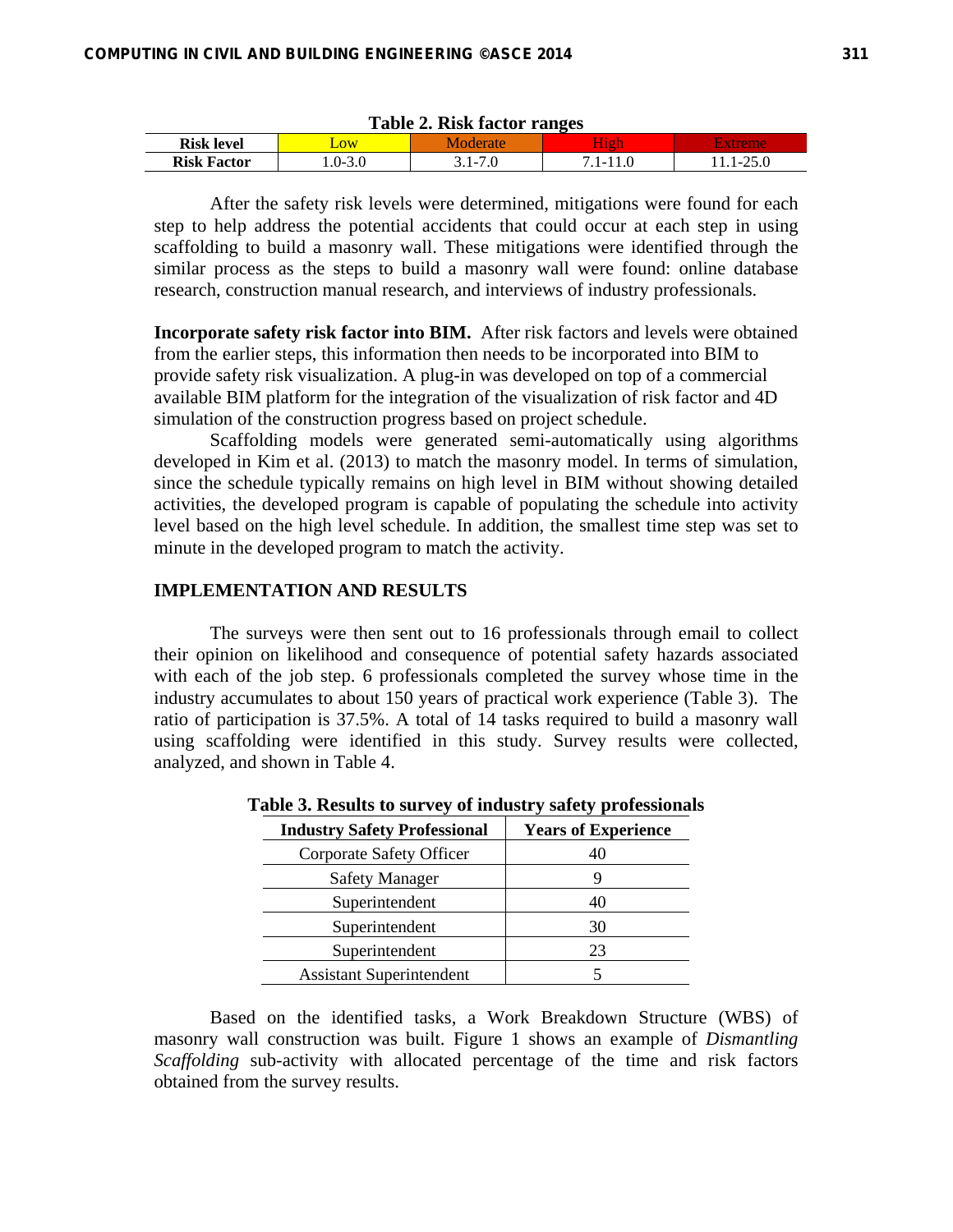| <b>Step</b>    |                                                                                              | <b>Survey Results</b> |                 |                       |                   |
|----------------|----------------------------------------------------------------------------------------------|-----------------------|-----------------|-----------------------|-------------------|
|                | Setting up the scaffolding                                                                   | <b>Likelihood</b>     | <b>Severity</b> | <b>Risk</b><br>Factor | <b>Risk Level</b> |
| $\mathbf{1}$   | Prepare the scaffolding area                                                                 | 0.125                 | 1.25            | 1.5625                | Low               |
| 2              | Set out the jacks                                                                            | 0.125                 | 1.25            | 1.5625                | Low               |
| $\overline{3}$ | Install all braces and connectors prior to proceeding<br>to the next tier of jacks           | 0.175                 | 1.5             | 2.625                 | Low               |
| $\overline{4}$ | Use scaffold boards to deck each level of scaffold<br>before installing the next level       | 0.225                 | $\overline{c}$  | 4.5                   | Moderate          |
| 5              | Install safety features at each level                                                        | 0.2                   | 1.75            | 3.5                   | Moderate          |
| 6              | Install ladder or stairway access to working<br>platform above                               | 0.2                   | 1.75            | 3.5                   | Moderate          |
|                | <b>Building the masonry wall</b>                                                             | <b>Likelihood</b>     | <b>Severity</b> | <b>Risk</b><br>Factor | <b>Risk Level</b> |
| $\mathbf{1}$   | Stock the materials on the scaffold deck                                                     | 0.25                  | 2.75            | 6.875                 | Moderate          |
| $\overline{2}$ | Prepare the surface: waterproofing, flashing, weeps,<br>vertical support system, seals, etc. | 0.2                   | 1.75            | 3.5                   | Moderate          |
| 3              | Measure and layout the wall                                                                  | 0.125                 | 1.75            | 2.1875                | Low               |
| $\overline{4}$ | Lay the masonry while binding it together with<br>mortar and making sure it is level         | 0.25                  | 2.5             | 6.25                  | Moderate          |
|                | Dismantling the scaffolding                                                                  | <b>Likelihood</b>     | <b>Severity</b> | <b>Risk</b><br>Factor | <b>Risk Level</b> |
| -1             | Access the top platform                                                                      | 0.2                   | 2.75            | 5.5                   | Moderate          |
| $\overline{2}$ | Dismantle from end bay                                                                       | 0.267                 | 3               | 8.01                  | High              |
| 3              | Dismantle planks                                                                             | 0.275                 | 2.75            | 7.5625                | High              |
| $\overline{4}$ | Dismantle guardrails, mid-rails, ledgers, and etc.                                           | 0.275                 | 3               | 8.25                  | High              |

**Table 4. Scaffolding Safety Risk Survey Summary.** 





 The masonry model along with scaffolding was built as shown in Figure 2. Figure 3 shows the user-interface designed for construction safety risk visualization. Review date and representation mode can be set to control the project progress simulation of BIM. Ongoing tasks and its corresponding mitigations are displayed as well as the current overall risk factor. The risk factor color codes are reflected in the model as shown in an example in Figure 4.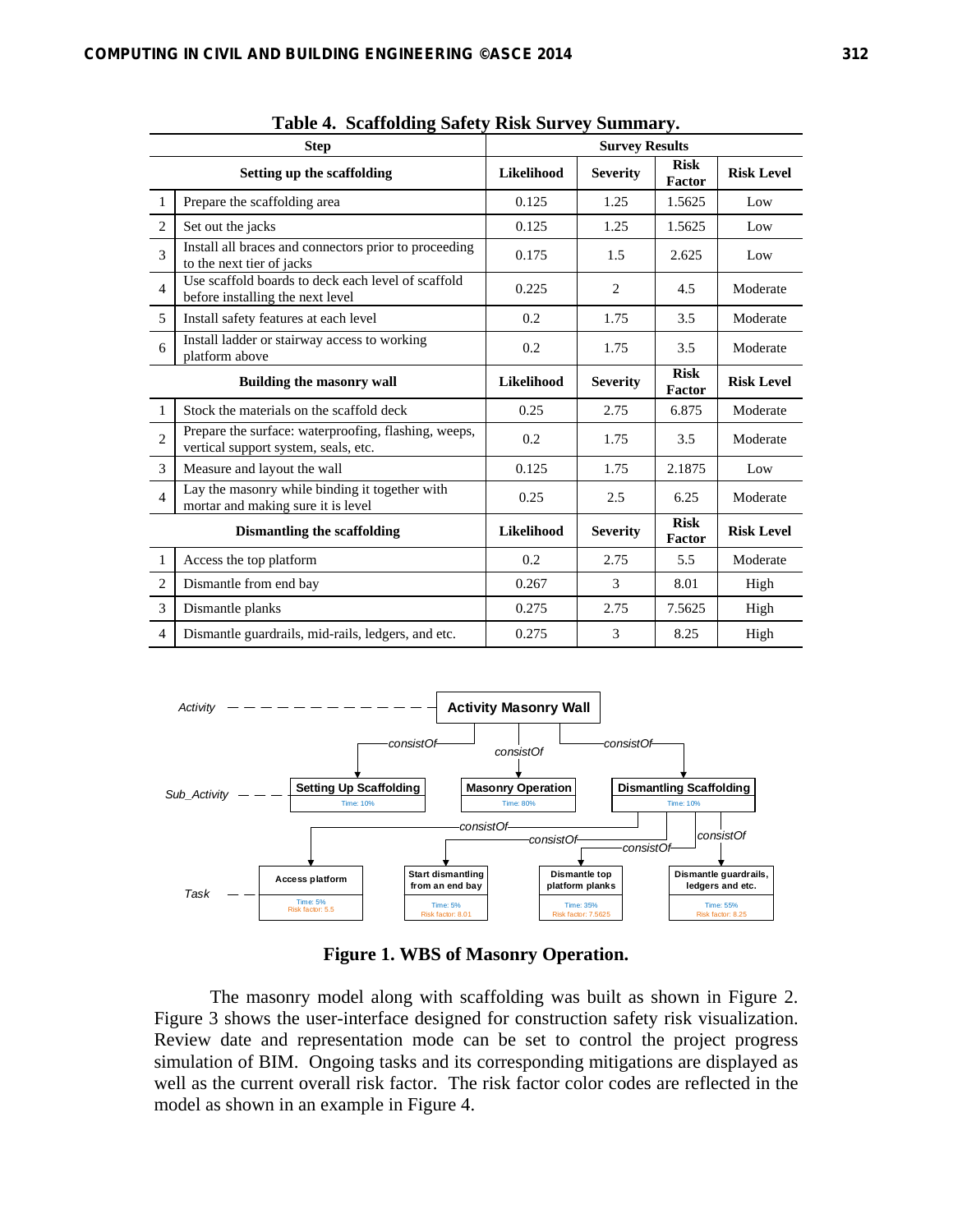

**Figure 2. Masonry model with scaffolding.** 

| GT Construction Safety Risk Visualizer 1.0                           | X<br>$=$                                                                                                                                                                                                                                                                                                         |
|----------------------------------------------------------------------|------------------------------------------------------------------------------------------------------------------------------------------------------------------------------------------------------------------------------------------------------------------------------------------------------------------|
| Update File Print Report<br><b>File</b>                              |                                                                                                                                                                                                                                                                                                                  |
| <b>Simulation</b><br>Settings WBS                                    |                                                                                                                                                                                                                                                                                                                  |
| Review date:<br>02/12/2014 08:17 AM $\rightarrow$<br>$\lt$<br>$\geq$ | 8<br>Hour                                                                                                                                                                                                                                                                                                        |
| <b>Safety Risk Visualization</b><br>Object representation:           | Refesh                                                                                                                                                                                                                                                                                                           |
| <b>Ongoing Tasks:</b>                                                | Mitigations:                                                                                                                                                                                                                                                                                                     |
| Prepare The Surface<br>Dismantle Guardrails Ledgers Transoms         | 1. Keep coupling pins fastened to the top of<br>the frame (to reduce the risk of dropping one)<br>2. Do not accumulate materials on any level<br>3. Pass the dismantled materials down to the<br>next level<br>4. Only remove pins at the scaffold frame base<br>5. Use appropriate ropes to lower material down |
| 6 25<br><b>Risk Factor:</b>                                          |                                                                                                                                                                                                                                                                                                                  |

**Figure 3. 4D simulation with safety risk level visualization.** 



**Figure 4. 4D simulation with safety risk level visualization.** 

# **CONCLUSION AND DISCUSSION**

This study developed risk factors for masonry wall construction using scaffolding and then implemented these factors into BIM. A safety risk visualizer plug-in was developed on top of a commercially-available BIM platform for visualizing risk level along with risk mitigation information. The information found